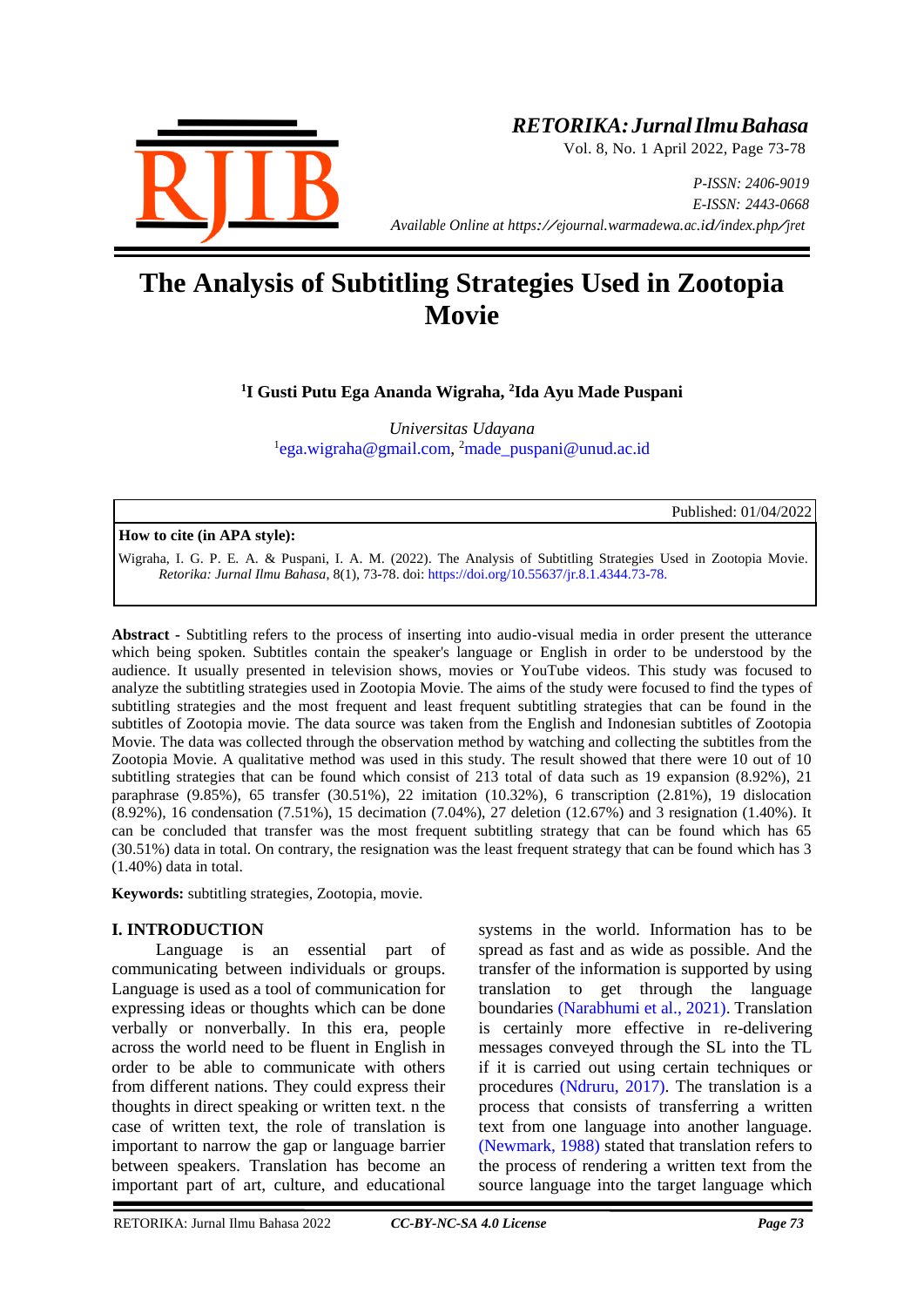is intended by the translator. On the other hand, [\(Catford, 1965\)](#page-5-3) stated that translation is a process of replacing a particular text from one language which has the same equivalent level with another language. In the translation work, the translators should not only be aware of the methods or techniques he/ she applied but also kinds of texts that are going to be translated [\(Astiari, 2019\).](#page-5-4)

As a translator, there is much to be considered rather than just transferring a particular text from the source language into the target language when it comes to translation, such as lexicon, grammatical structure, context, and culture of a particular text in order to produce a high-quality translation product. Thus, a translator also should pay attention to the equivalent between two languages. According to [\(Machali, 1998\),](#page-5-5) the equivalents between the language are not only focused to find the sameness of meaning but rather more focused on the most possible of a common point since the sameness between source and target language cannot easily exist.

The use of translation can be used for a specific purpose on a daily basis such as tourism, medical, law, journalism, entertainment and not only limited for the academic purpose which usually used by students, teachers, and lecturers. In this study, the use of translation was focused more on entertainment purposes which is a movie or specifically subtitles. Watching a movie is one of many activities that people can do anywhere and every time. Nowadays, there are a lot of international movies that mainly used English. People across the world have a different language and are not fluent in English. Hence, they need to use subtitles from their native language in order to understand what the movie is about. Also, the subtitle can help the people who have a hearing problem or cannot comprehend the dialogue throughout the movie. The subtitle refers to the text dialogue which usually presented on the bottom screen. It is usually used in television programs or movies. Subtitle usually presented in a form of the written text of the dialogue, the current language which is spoken on the show or foreign language and it might also contain additional information. [\(Baker, 2001\)](#page-5-6) stated that a subtitle is a written version of dialogue which presented and usually used in movies or television programs.

When it comes to subtitle translation, one should understand the concept of translation,

where he or she needs to transfer a certain message in dialogue, context from the source language into the target language. In order to do so, a translator should apply the theory of subtitling strategies in order to help them to identify a particular dialogue that needs to be translated with correct strategy. In this case, the subtitling strategies proposed by Gottlieb are a perfect solution. [\(Gottlieb, 1992\)](#page-5-7) stated that subtitling strategies consist of 10 classifications which are, expansion, paraphrase, transfer, imitation, transcription, dislocation, condensation, decimation, deletion, and resignation.

The first article was written by (Agustina, 2019) reviewed in this study. The aim of this study is to identify the subtitling strategies used in Indonesian film. Qualitative method was used in this study. The data source was taken from the subtitle of A Man Called Ahok movie. The theory of subtitling strategy which proposed by Debalastita's (1989) was used in this article. The result showed that there are 5 subtitling strategies can be found which consist of 961 data. There are 632 repetitio, 112 adiectio, 73 detractio, 97 transmutatio and 47 substitutio. It can be indicated that repetitio is the most frequent subtitlimg strategies can be found.

The second article was written by [\(Febrianto, Yuliasri, & Warsono, 2019\)](#page-5-8) reviewed in this study. The aims of this article are to describe the subtitling strategies used in subtitling figurative language in the movie and describe the degrees of semantic equivalence of the subtitling strategies. Descriptive qualitative method was used in this study. The data source was taken from Now You See Me 2 Movie. The theory of subtitling strategy which proposed by (Gottlieb, 1992) was used. The result showed that there are 94 data which consist of 9 subtitling strategies. There are 5 (5,03%) expansion, 37 (39,04%) paraphrase, 11 (11,07%) transfer, 13 (13,08%) imitation, 2 (2,01%) transcription, 5 (5,03%) condensation, 2 (2,01%) decimation, 16 (17,00%) deletion and 3 (3,02%) resignation. It can be indicated that paraphrase is the most frequent strategy. For the semantic equivalent, the result showed that there are 42,05% fully equivalent, 29,08% increased meaning and 7,04% decreased meaning. For the non-equivalent, there are 16,00% different meaning and 4,03% no meaning.

The third article was written by [\(Damayanti & Hartono, 2021\)](#page-5-9) reviewed in this study. The aim of this study is to identify the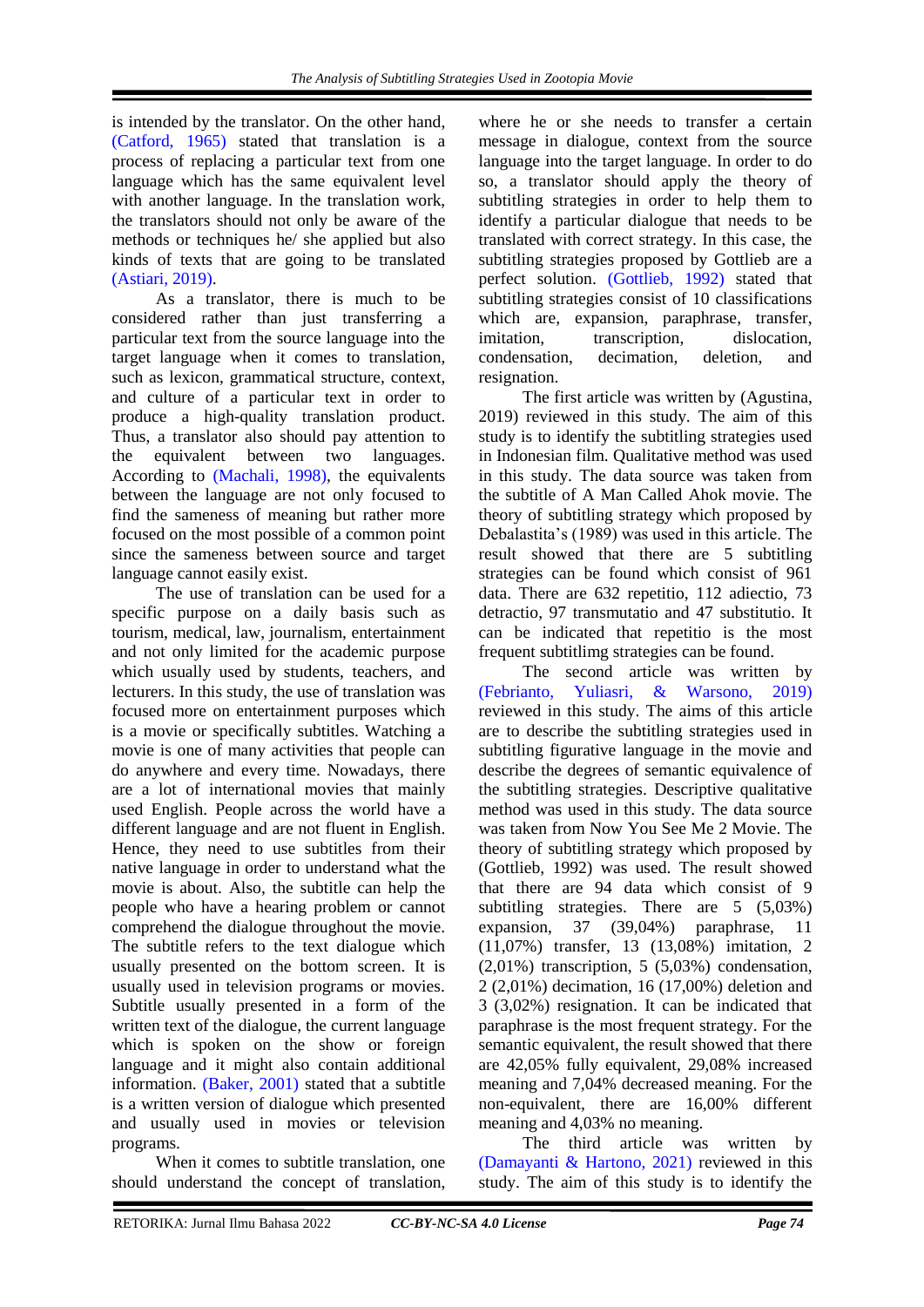subtitling strategies and creative subtitling used in the Korean variety show Hot and Young Seoul Trip X NCT LIFE (2018) into Indonesian and the impact of fansubber to overcame language barrier. Qualitative method was used in this studi. Purposive sampling was used in online survey. The data source was takem from Hot and Young Seoul Trip X NCT LIFE show. The theory of subtitling strategy which proposed by Gottlieb (1992) was used. The result showed that there are 1599 data which consist of 8 subtitling strategies can be found. There are 26 expansions, 25 paraphrase, 1434 transfer, 60 imitation, 12 transcription, 38 dislocation, 3 condensation and 1 deletion. For the online survey, the respondents stated that the fansubber help the audience to overcome the language barrier by combined the use of subtitling strategy and creative subtitling.

Through this study, it can be concluded that translation is a process of rendering a message or text from one language to another language. When it comes to translation, one should pay attention to lexicon, grammatical structure, context, culture, and equivalent in order to avoid misunderstanding of meaning between the source and target language. Hence this topic was chosen by considering that English is not a native language of Indonesian and how the translator would execute the translation between the source language and target language in the subtitle. Thus, this study was focused to identify the types of subtitling strategies that can be found in the subtitles of Zootopia movie and the most frequent least frequent subtitling strategies that can be found in the subtitles of Zootopia movie.

# **II. METHODS**

The data source was taken from the English and Indonesian subtitles of Zootopia Movie. Zootopia was produced by Walt Disney Animation Studios and released by Walt Disney Pictures in 2016. The movie was directed by Byron Howard and Rich Moore. The movie is about a bunny cop named Jody Hopps who determined to prove herself by solving a mysterious case where 14 predators have been missing. Along the way, she met a cynical fox named Nick Wilde. Being forced to work together by Judy, they must work together to reveal the conspiracy in Zootopia. This movie was chosen because both English and Indonesian subtitles have subtitling strategies which suitable for this study. Hence this topic

was chosen by considering that English is not a native language of Indonesian and how the translator would execute the translation between the source language and target language in the subtitle.

The data source was collected by observation method. The data collection was collected through watching and collecting the subtitles from the Zootopia Movie in order to know the context from each scene and sort them into respective subtitling strategies. The collecting data was conducted into four steps was shown as below:

- 1. Watch the Zootopia Movie.
- 2. Take a note of each of the subtitles that can be found in the movie.
- 3. Mark which part of the subtitle that has subtitling strategies.
- 4. Collect and classify the data based on the subtitling strategies.

Qualitative method was used in this study. Qualitative method refers to the method where the data is described and analyzed by using words and sentences. This method was used because the subtitling strategies found in English and Indonesian in Zootopia movie was described and analyzed. The theory of subtitling strategies proposed by (Gottlieb, 1992) was used in this study in order to identify the subtitling strategies that can be found in the subtitles of Zootopia movie. Then, the most frequent and least frequent subtitling strategies were calculated and sorted into respective subtitling strategies. The technique of analyzing data was conducted into three steps as shown as below:

- 1. Group the English and Indonesian subtitles into the respective subtitling strategies.
- 2. Analyze the data by checking the translation in the English and Indonesian subtitles to make sure that the subtitling strategies are correct.

Describe the context and analysis result of English and Indonesian subtitles according to the respective subtitling strategy. The formal and informal methods were used in this study. The formal method consists of English and Indonesian subtitles which are presented in form of the table whereas the informal method which consists of analysis was presented in form of a description.

# **III. RESULT AND DISCUSSION**

In relation with this study, there were also similar study that had been conducted. Based on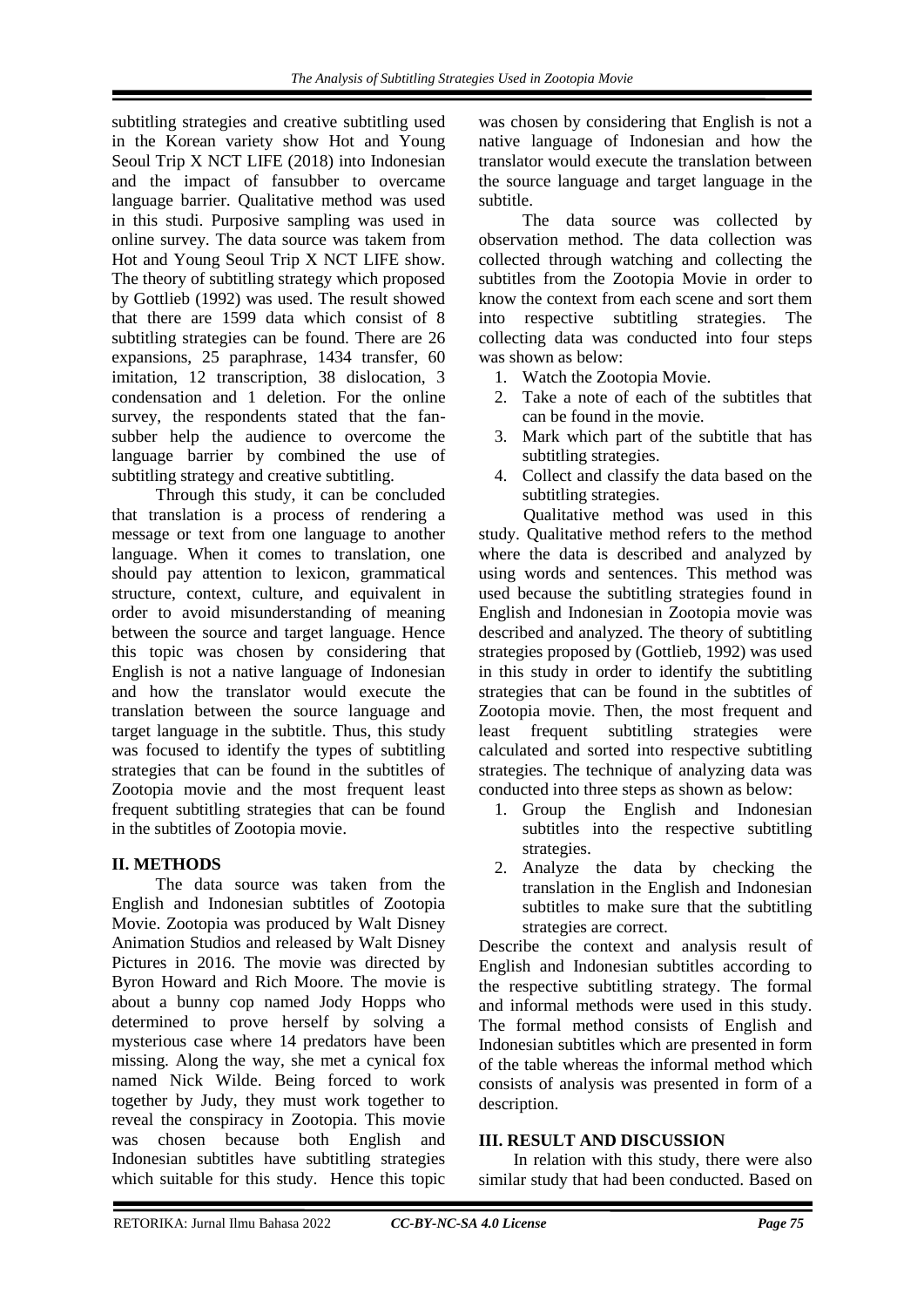the article written by [\(Kholiq & Agustine, 2020\)](#page-5-10) there were 5 strategies can be found in The Boss Baby: Back in Business season 1 (episode 1) which consist of 34 data using subtitling strategies theory which proposed by [\(Gottlieb,](#page-5-7)  1992) such as, 10% paraphrase strategy, 10% transfer strategy, 10% transcription strategy, 50% condensation strategy, and 20% deletion strategy. Based on the result above it can be concluded that condensation was the most frequent strategy can be found.

Based on the article written by Eny (2021) there were 9 subtitling strategies that can be found in the video of Fiki Naki which consist of 490 data using subtitling strategies theory which proposed by (Gottlieb, 1992) such as, 47 (9.61%) expansion strategy, 171 (35.58%) paraphrase strategy, 68 (13.91%) transfer strategy, 38 (7.77%) imitation strategy, 4 (0.82%) transcription strategy, 81 (16.57%) condensation strategy, 1 (0.20%) decimation strategy, 35 (7.16%) deletion strategy and 41 (8.38%) resignation strategy. It can be concluded that paraphrase was the most dominant strategy with 171 data and decimation is the least frequent strategy with 1 data.

The result showed that there were 10 out of 10 subtitling strategies that can be found which consist of 213 total of data such as 19 expansion (8.92%), 21 paraphrase (9.85%), 65 transfer (30.51%), 22 imitation (10.32%), 6 transcription (2.81%), 19 dislocation (8.92%), 16 condensation (7.51%), 15 decimation (7.04%), 27 deletion (12.67%) and 3 resignation (1.40%).

# Data 1

00:40:28,840 - 00:40:30,490

| <b>SL</b> | You can't keep me on the hook<br>forever. |
|-----------|-------------------------------------------|
| TL        | Kau tak bisa mengekangku<br>selamanya.    |

The data above showed that the utterance "You can't keep me on the hook forever." was translated into "*Kau tak bisa mengekangku selamanya.*" It was uttered by Nick to Judy as he felt that he already helps her enough to get a new lead for the case. This data is categorized into expansion strategy because it can be indicated from the element "hook" from the source language was translated into "*mengekang*" in the target language because the nuance of original meaning was not possible to literally translated. Hence the word

"*mengekang*" is used rather than "*menggantung*" which sounds awkward for the audience.

| 00:38:43,120 - 00:38:45,043 |                         |
|-----------------------------|-------------------------|
| -SL                         | Boy, that's the spirit. |
| TL.                         | Itu baru semangat.      |

The data above showed that the utterance "Boy, that's the spirit." was translated into "*Itu baru semangat.*" It was uttered by Nick to Judy after he motivated her to continue the case. This data is categorized into paraphrase strategy. It can be indicated from the translation result which is not possible to be literally translated but rather focused on finding the closest equivalent. Hence the utterance "*Itu baru semangat.*" is still maintained the same context and meaning with "Boy, that's the spirit."

#### Data 3

| 00:17:41,200 - 00:17:43,043 |
|-----------------------------|
|-----------------------------|

| SL | 200 tickets before noon!       |
|----|--------------------------------|
| TI | 200 tiket sebelum tengah hari! |

The data above showed that the utterance "200 tickets before noon!" was translated into "*200 tiket sebelum tengah hari!*" It was uttered by Judy as she feels satisfied after got 200 parking tickets before noon. According to this data, it is categorized into transfer strategy because the data was literally translated without modifying the target language. It can be indicated from the utterance "200 tickets before noon!" which translated into "*200 tiket sebelum tengah hari!*" that has the same equivalence level.

Data 4 00:41:46,880 - 00:41:49,360

| SL  | Officer Judy Hopps, ZPD, how are<br>vou?               |
|-----|--------------------------------------------------------|
| TL. | Petugas Judy Hopps, Kepolisian<br>Zootopia. Apa kabar? |

The data above showed that the utterance "Officer Judy Hopps, ZPD, how are you?" was translated into "*Petugas Judy Hopps, Kepolisian Zootopia. Apa kabar?*" It was uttered by Judy to Flash in the Department of Mammal Vehicles. This data belongs to the imitation strategy because this strategy is used to imitate the element in the source language such as the name of Judy because it was not possible to translate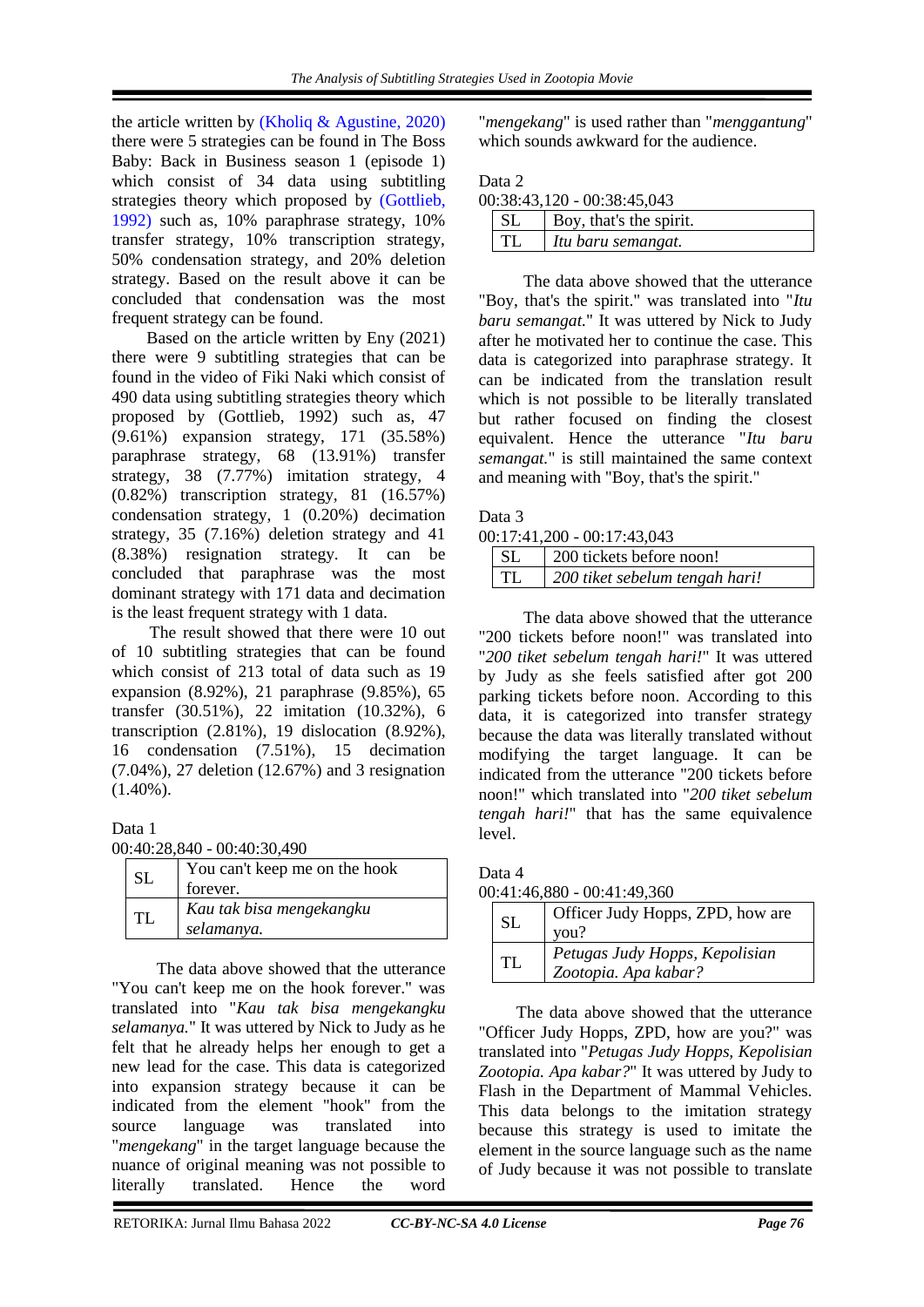her name.

| Data 5    |                               |
|-----------|-------------------------------|
|           | $00:29:58,040 - 00:29:59,201$ |
| <b>SL</b> | Bon voyage-e, flat foot!      |
|           | Selamat tinggal, Kaki Datar!  |

The data above refers to the scene where Judy was chasing a beggar named Duke Weaselton. The utterance "Bon voyage-e" from the source language was translated into "*Selamat tinggal*" in the target language. The term "Bon voyage-e" is the French equivalent of "goodbye" in English. Hence, the translation result is categorized into transcription because "Bon-voyage-e is a third language.

Data 6

01:36:47,000 - 01:36:50,607

| <b>SL</b> | I want to try even though I could fail   |
|-----------|------------------------------------------|
| <b>TL</b> | Ku kan mencoba meskipun mungkin<br>gagal |

The data above showed that the utterance "I want to try even though I could fail" was translated into "*Ku kan mencoba meskipun mungkin gagal*" It was uttered by Gazelle during her performance in the epilogue. This data belongs to the dislocation strategy because the translation result was more focused on the special effect such as the use of everyday use language rather than its content.

Data 7

00:31:59,960 - 00:32:00,960

| -SL | I'm sorry, sir. |
|-----|-----------------|
|     | TL   Maaf, Pak. |

The data above showed that the utterance "I'm sorry, sir." was translated into "*Maaf, Pak.*" It was uttered by Clawhauser as he entered Chief Bogo's office and failed to prevent Mrs. Otterton from entering the office. This data is categorized into condensation strategy because the strategy aims to create efficiency by deleting redundant words such as the words "I am" in the source language in order to make the translation natural.

Data 8

00:33:16,760 - 00:33:19,491

| <b>SL</b> | And I've sent it and it is done, so I<br>did do that. |
|-----------|-------------------------------------------------------|
| TL        | Dan sudah kukirim, aku sudah                          |

#### *melakukannya.*

The data above showed that the utterance "And I've sent it and it is done, so I did do that." was translated into "*Dan sudah kukirim, aku sudah melakukannya.*" It was uttered by Assistant Mayor Bellwether to Chief Bogo in his office as she gave Judy permission to take a new case. This data belongs to the decimation strategy because Assistant Mayor Bellwether was quarreling with a fast speaking during this scene. Hence the element "and it is done" was omitted in order to make the audience easier to absorb the subtitle text quickly.

Data 9

| Hey, stop right there! |
|------------------------|
| Berhenti di sana!      |

The data above showed that the utterance "Hey, stop right there!" was translated into "*Berhenti di sana!*" It was uttered by Judy as she chased Duke in the city. This data belongs to the deletion strategy. It can be indicated from the element "Hey" which is omitted in the target language because it is considered filler word.

Data 10

00:28:09,720 - 00: 00:28:10,767

| SL   Uncool, rabbit.          |
|-------------------------------|
| $TL \mid (No \, translation)$ |

This utterance was uttered by an angry Zootopian who got a parking ticket because of exceeding the parking limit. The data above is categorized into resignation strategy because there is no translation result in the target language. The data should be translated into "tidak keren, kelinci" in the target language.

# **IV. CONCLUSION**

Based on the first problem, it showed that there were 10 out of 10 subtitling strategies that can be found which consist of 213 total of data such as 19 expansion (8.92%), 21 paraphrase (9.85%), 65 transfer (30.51%), 22 imitation (10.32%), 6 transcription (2.81%), 19 dislocation (8.92%), 16 condensation (7.51%), 15 decimation (7.04%), 27 deletion (12.67%) and 3 resignation (1.40%). Based on the second problem, it can be concluded that transfer was the most frequent subtitling strategies that can be found which has 65 (30.51%) data in total. On contrary, resignation was the least frequent